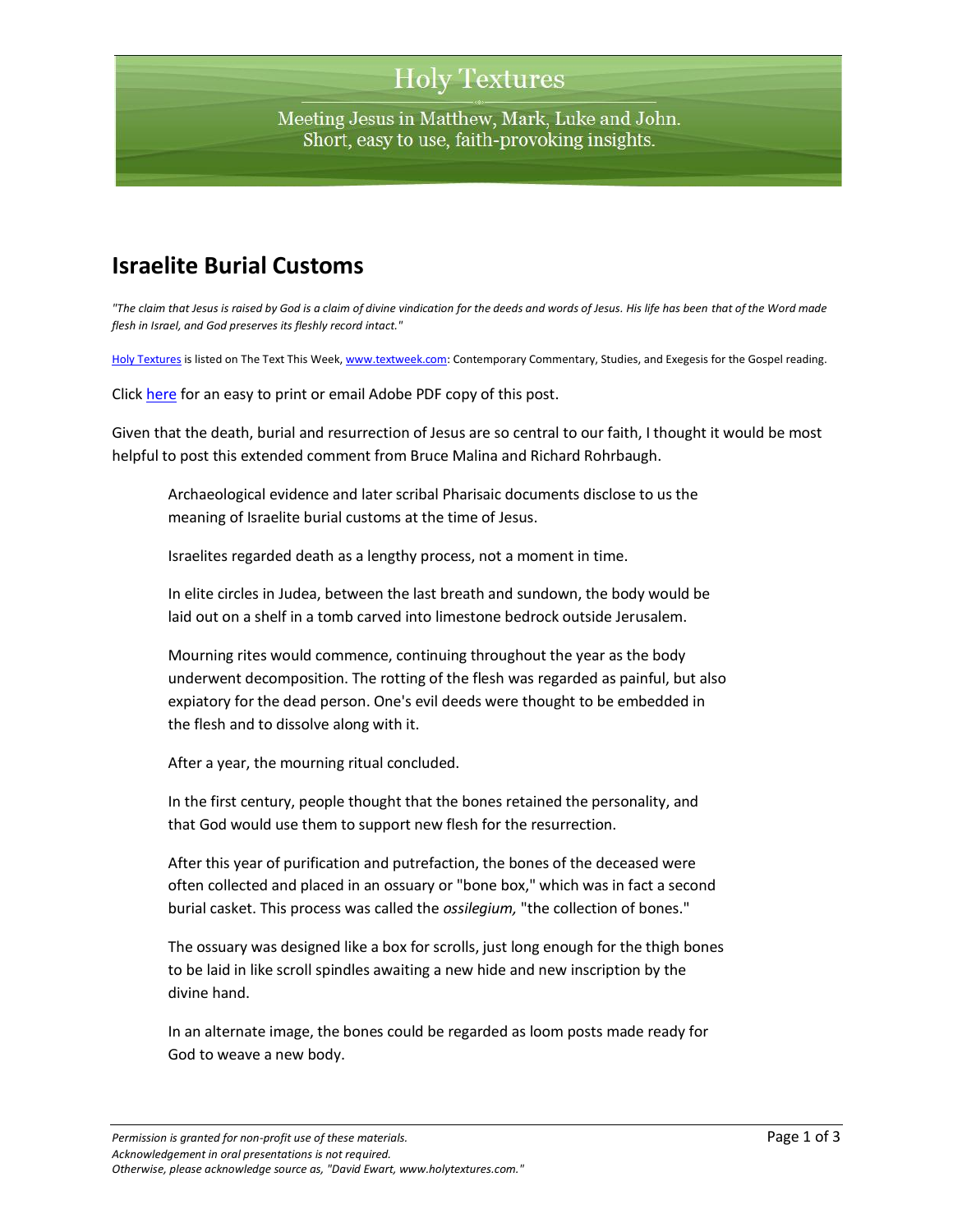# **Holy Textures**

Meeting Jesus in Matthew, Mark, Luke and John. Short, easy to use, faith-provoking insights.

In keeping with these views of the character of resurrection, inkwells and spindle whorls have been found in excavated tombs.

This day of second burial (of the bones) marked the end of the family's mourning and its turn toward the hope of reunion and resurrection.

Obviously, then, the disappearance or loss of a body after death would be experienced as a greater calamity than the death itself because the family would be unable to prepare the bones for resurrection. ...

These cultural beliefs and practices provide the context for understanding the claims of the first generations of Jesus' followers about the resurrected Jesus.

In John's account, Jesus dies condemned by the Judean populace, leaders, and crowds alike (although at the hands of the Romans).

Then a ranking Judean, Joseph of Arimathea, takes his body into custody.

It is laid in a separate tomb, to begin to serve the sentence of decay in order to atone for its sins.

It is precisely this penal / atonement process that is interrupted if the tomb is suddenly discovered empty.

To say that Jesus was raised is to say that God overturned the judgment of Israel's chief priests and the Judean populace, the judgment that Jesus needed to rot to prepare for resurrection.

Instead, God supposedly took Jesus directly from last breath to resurrection because there had been no guilt in his flesh.

God intervened before the rotting started, hence God overturned the death sentence.

The claim that Jesus is raised by God is a claim of divine vindication for the deeds and words of Jesus. His life has been that of the Word made flesh in Israel, and God preserves its fleshly record intact.

Taken in its cultural context, the claim of resurrection for Jesus asserts that his death was wrong and has been overturned by a higher judge.